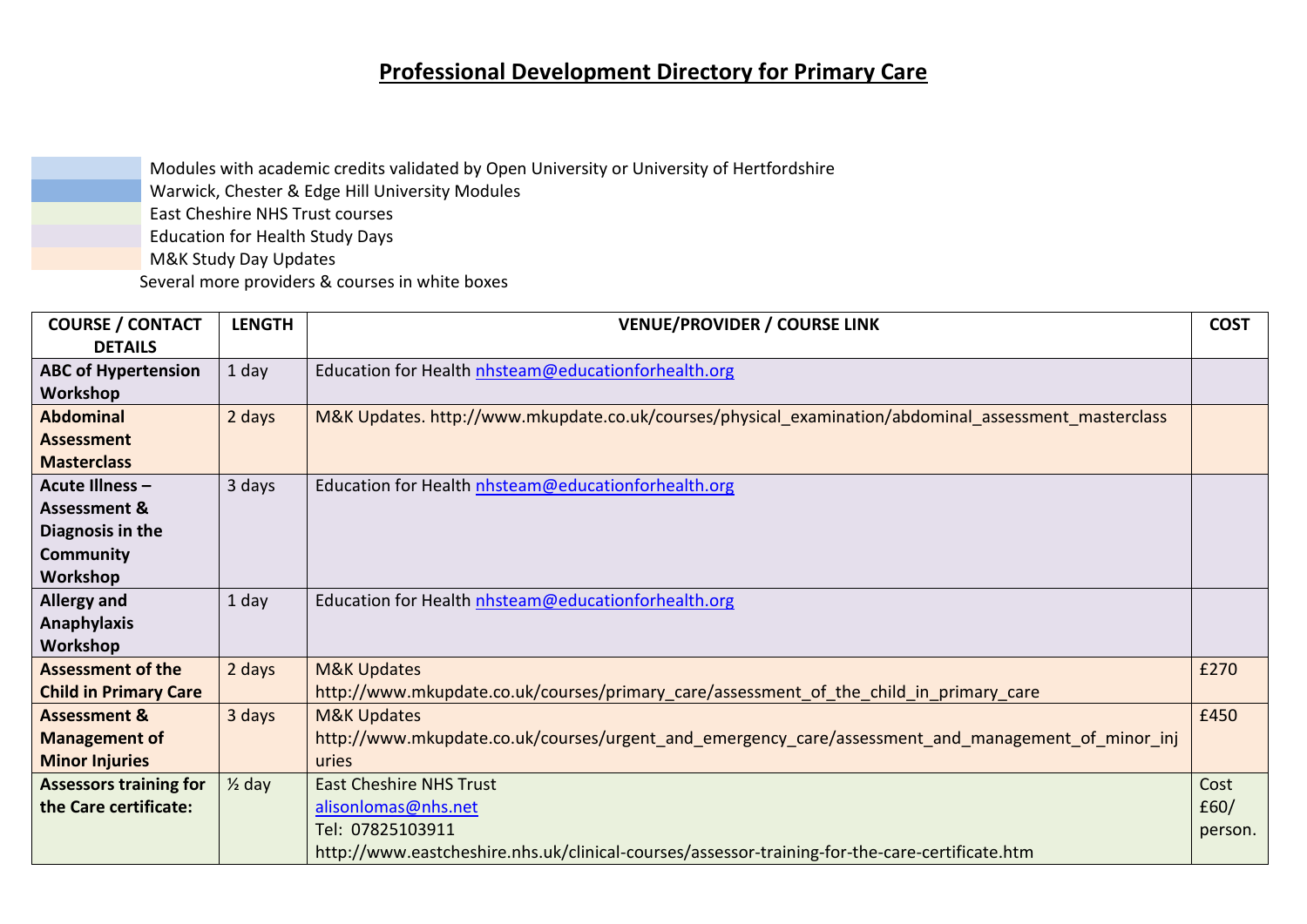| <b>COURSE / CONTACT</b>          | <b>LENGTH</b>     | <b>VENUE/PROVIDER / COURSE LINK</b>                                                            | <b>COST</b>    |
|----------------------------------|-------------------|------------------------------------------------------------------------------------------------|----------------|
| <b>DETAILS</b>                   |                   |                                                                                                |                |
|                                  |                   |                                                                                                | £1200/         |
|                                  |                   |                                                                                                | Course         |
| <b>Aspire to Inspire</b>         | 2 days            | Education for Health nhsteam@educationforhealth.org                                            |                |
| Workshop                         |                   |                                                                                                |                |
| <b>Assessing and</b>             |                   | Education for Health nhsteam@educationforhealth.org                                            |                |
| <b>Managing Patients</b>         |                   | 30 academic credits Level 5 and 6 modules are validated by The Open University                 |                |
| with Joint Pain Level            |                   |                                                                                                |                |
| 6 Module                         |                   |                                                                                                |                |
| <b>Assessors Training for</b>    | $\frac{1}{2}$ day | <b>East Cheshire NHS Trust</b>                                                                 | £60            |
| the Care Certificate             |                   | alisonlomas@nhs.net                                                                            | £1200          |
|                                  |                   | http://www.eastcheshire.nhs.uk/clinical-courses/assessor-training-for-the-care-certificate.htm | course         |
| <b>Asthma Level 5</b>            |                   | <b>Education for Health</b>                                                                    |                |
| <b>Module</b>                    |                   | nhsteam@educationforhealth.org                                                                 |                |
|                                  |                   | 30 academic credits Level 5 and 6 modules are validated by The Open University                 |                |
| <b>Asthma Level 6</b>            |                   | <b>Education for Health</b>                                                                    |                |
| <b>Module</b>                    |                   | nhsteam@educationforhealth.org                                                                 |                |
|                                  |                   | 30 academic credits Level 5 and 6 modules are validated by The Open University                 |                |
| <b>Asthma Update</b>             | 1 day             | Education for Health nhsteam@educationforhealth.org                                            |                |
| Workshop                         |                   |                                                                                                |                |
| <b>Asthma Update</b>             | $\frac{1}{2}$ day | Education for Health nhsteam@educationforhealth.org                                            |                |
| Workshop                         |                   |                                                                                                |                |
| <b>Atrial Fibrillation &amp;</b> |                   | <b>Education for Health</b>                                                                    |                |
| <b>Stroke Prevention</b>         |                   | nhsteam@educationforhealth.org                                                                 |                |
| <b>Level 6 Module</b>            |                   | 30 academic credits Level 5 and 6 modules are validated by The Open University                 |                |
| <b>Atrial Fibrillation</b>       | 1 day             | Education for Health nhsteam@educationforhealth.org                                            |                |
| Workshop                         |                   |                                                                                                |                |
| <b>B12 (Vitamin)</b>             | $\frac{1}{2}$ day | <b>East Cheshire NHS Trust</b>                                                                 | £65            |
|                                  |                   | alisonlomas@nhs.net                                                                            | £1300          |
|                                  |                   | http://www.eastcheshire.nhs.uk/clinical-courses/vitamin-b12.htm                                | course         |
| <b>Bespoke HCA</b>               |                   | <b>East Cheshire NHS Trust</b>                                                                 | £187.5         |
| <b>Development</b>               |                   | alisonlomas@nhs.net                                                                            | $\overline{0}$ |
| Programme                        |                   |                                                                                                | £3000          |
|                                  |                   |                                                                                                | course         |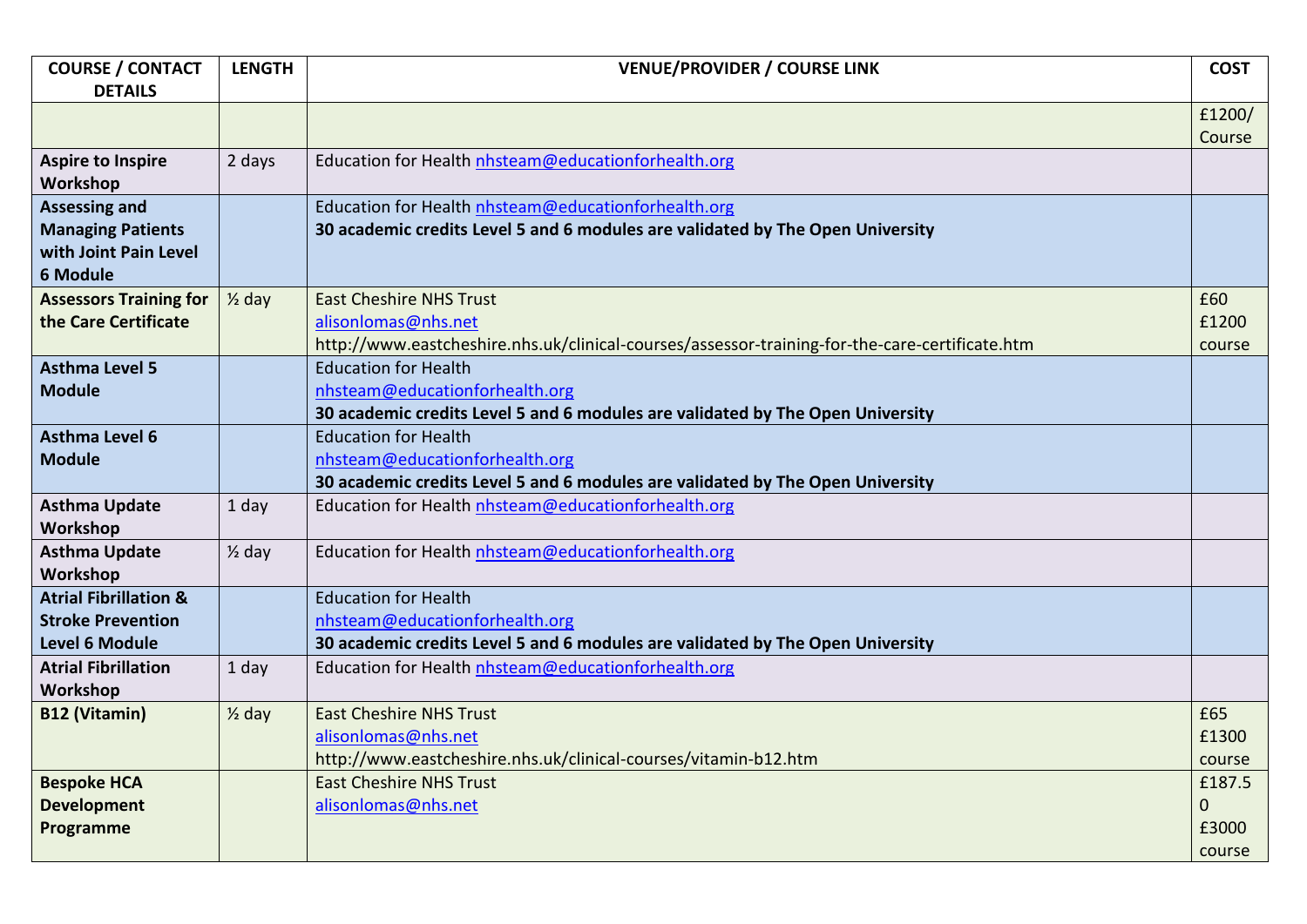| <b>COURSE / CONTACT</b>        | <b>LENGTH</b>     | <b>VENUE/PROVIDER / COURSE LINK</b>                                                                        | <b>COST</b> |
|--------------------------------|-------------------|------------------------------------------------------------------------------------------------------------|-------------|
| <b>DETAILS</b>                 |                   |                                                                                                            |             |
| <b>Blood Results</b>           | 2 days            | Mhttp://www.mkupdate.co.uk/courses/venous and arterial access/understanding blood results&K Updates        | £270        |
| (Understanding)                |                   |                                                                                                            |             |
| <b>Breaking Bad News</b>       | 1 day             | Education for Health nhsteam@educationforhealth.org                                                        |             |
| Workshop                       |                   |                                                                                                            |             |
| <b>BSc Project Level 6</b>     |                   | <b>Education for Health</b>                                                                                |             |
| <b>Module</b>                  |                   | nhsteam@educationforhealth.org                                                                             |             |
|                                |                   | 30 academic credits Level 5 and 6 modules are validated by The Open University                             |             |
| Cardiovascular                 |                   | Education for Health nhsteam@educationforhealth.org                                                        |             |
| <b>Disease Level 5</b>         |                   | 30 academic credits Level 5 and 6 modules are validated by The Open University                             |             |
| <b>Module</b>                  |                   |                                                                                                            |             |
| Cardiovascular                 |                   | Education for Health nhsteam@educationforhealth.org                                                        |             |
| <b>Disease Level 6</b>         |                   | 30 academic credits Level 5 and 6 modules are validated by The Open University                             |             |
| <b>Module</b>                  |                   |                                                                                                            |             |
| <b>Care Certificate</b>        | 6                 | <b>East Cheshire NHS Trust</b>                                                                             | £800        |
| <b>Assessment</b>              | months            | alisonlomas@nhs.net                                                                                        | £12800      |
| Programme                      |                   |                                                                                                            | /progra     |
|                                |                   |                                                                                                            | mme         |
| <b>CBT: An introduction</b>    | $\frac{1}{2}$ day | Education for Health nhsteam@educationforhealth.org                                                        |             |
| Workshop                       |                   |                                                                                                            |             |
| <b>Chaperoning</b>             | 2.5 hours         | <b>East Cheshire NHS Trust</b>                                                                             | £45         |
|                                |                   | alisonlomas@nhs.net                                                                                        | £900        |
|                                |                   | http://www.eastcheshire.nhs.uk/clinical-courses/chaperoning.htm                                            | course      |
| Childhood                      | 2 days            | <b>M&amp;K Updates</b>                                                                                     | £270        |
| <b>Immunisation</b>            |                   | http://www.mkupdate.co.uk/courses/primary_care/childhood_immunisation                                      |             |
| <b>Clinical History Taking</b> | 3 days            | <b>M&amp;K Updates</b>                                                                                     | £450        |
| & Physical                     |                   | http://www.mkupdate.co.uk/courses/physical_examination/clinical_history_taking_and_physical_examination    |             |
| <b>Examination</b>             |                   |                                                                                                            |             |
| <b>Clinical Negligence</b>     | 1 day             | <b>M&amp;K Updates</b>                                                                                     | £160        |
| (Understanding)                |                   | http://www.mkupdate.co.uk/courses/mandatory_training/understanding_clinical_negligence                     |             |
| <b>Clinical Supervision</b>    | 2 days            | <b>Edge Hill University</b>                                                                                | £320        |
|                                |                   | https://www.edgehill.ac.uk/health/cpd-modules/two-day-clinical-supervision-professional-support-programme- |             |
|                                |                   | clinsup/                                                                                                   |             |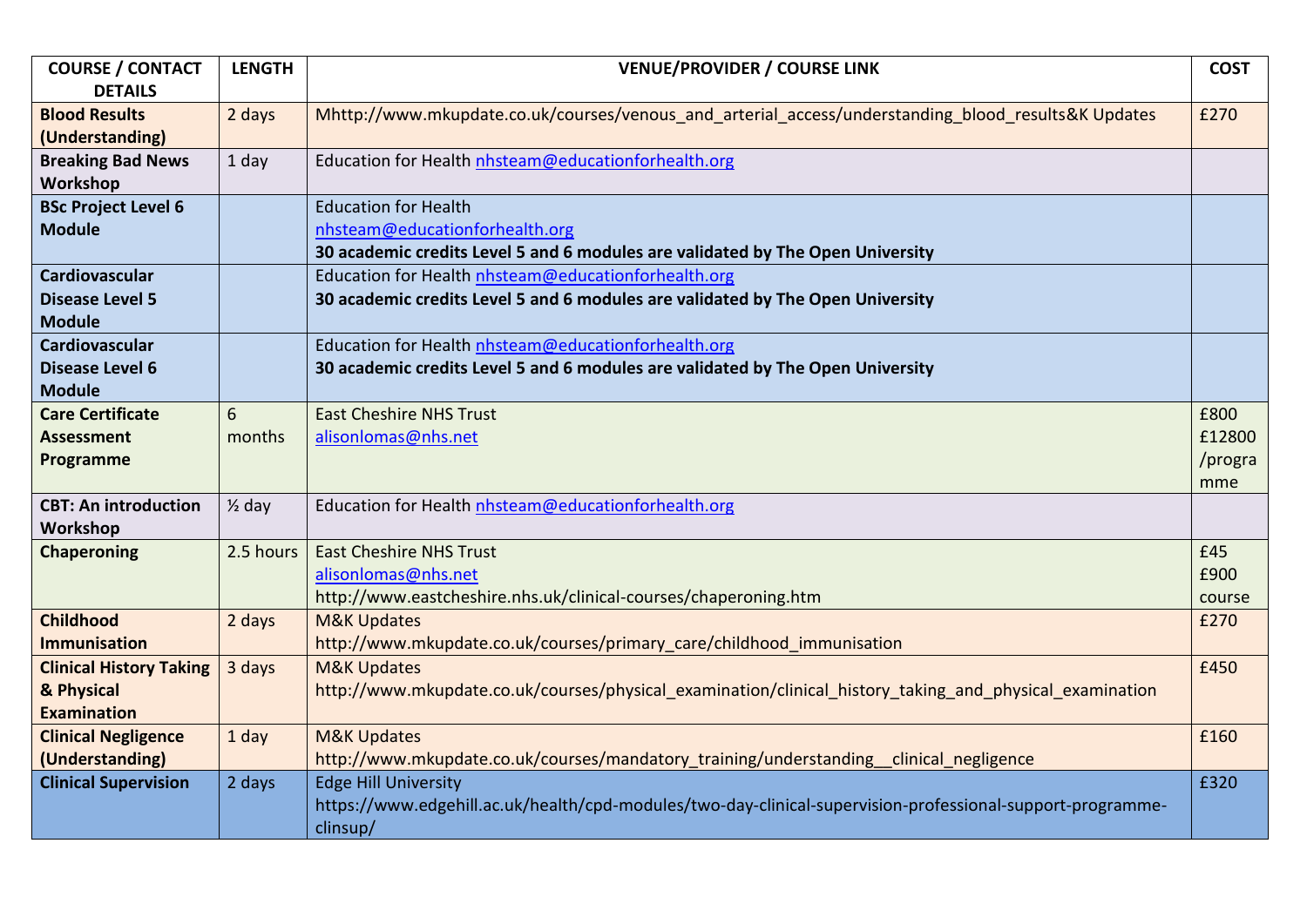| <b>COURSE / CONTACT</b>    | <b>LENGTH</b>     | <b>VENUE/PROVIDER / COURSE LINK</b>                                                                 | <b>COST</b> |
|----------------------------|-------------------|-----------------------------------------------------------------------------------------------------|-------------|
| <b>DETAILS</b>             |                   |                                                                                                     |             |
| <b>Clinical Team</b>       | 2 days            | <b>M&amp;K Updates</b>                                                                              | £350        |
| Leadership                 |                   | http://www.mkupdate.co.uk/courses/leadership and management/clinical team leadership                |             |
| <b>Communication for</b>   | $\frac{1}{2}$ day | Education for Health nhsteam@educationforhealth.org                                                 |             |
| <b>Non-Malignant</b>       |                   |                                                                                                     |             |
| Palliative Care, a         |                   |                                                                                                     |             |
| masterclass for GPs        |                   |                                                                                                     |             |
| Workshop                   |                   |                                                                                                     |             |
| Comprehensive              | 2 days            | <b>M&amp;K Updates</b>                                                                              | £270        |
| <b>Assessment of the</b>   |                   | http://www.mkupdate.co.uk/courses/physical examination/comprehensive assessment of the older person |             |
| <b>Older Person</b>        |                   |                                                                                                     |             |
| <b>Contraception and</b>   | 1 day             | University of Liverpool                                                                             | £160        |
| <b>Sexual Health</b>       |                   | Carmel.Farrell@lwh.nhs.uk                                                                           |             |
| (Introduction)             |                   | Liverpool University training date 2020.docx                                                        |             |
| <b>COPD Level 5 Module</b> |                   | Education for Health nhsteam@educationforhealth.org                                                 |             |
|                            |                   | 30 academic credits                                                                                 |             |
|                            |                   | Level 5 and 6 modules are validated by The Open University                                          |             |
| <b>COPD Level 6 Module</b> |                   | Education for Health nhsteam@educationforhealth.org                                                 |             |
|                            |                   | <b>30 academic credits</b>                                                                          |             |
|                            |                   | Level 5 and 6 modules are validated by The Open University                                          |             |
| <b>COPD Course RCGP</b>    |                   | Tracy Kirk Pharma                                                                                   |             |
| accredited                 |                   | tk@pcrtc.co.uk                                                                                      |             |
| <b>COPD Update</b>         | 1 day             | Education for Health nhsteam@educationforhealth.org                                                 |             |
| Workshop                   |                   |                                                                                                     |             |
| <b>COPD Update</b>         | $\frac{1}{2}$ day | Education for Health nhsteam@educationforhealth.org                                                 |             |
| Workshop                   |                   |                                                                                                     |             |
| <b>Core Consultation</b>   | 1 day             | Education for Health nhsteam@educationforhealth.org                                                 |             |
| <b>Skills Workshop</b>     |                   |                                                                                                     |             |
| <b>Customer Service</b>    | 1 day             | <b>M&amp;K Updates</b>                                                                              | £160        |
| <b>Essentials</b>          |                   | http://www.mkupdate.co.uk/courses/masterclasses/customer service essentials in healthcare           |             |
| Cytology update (3         |                   | E-Learning for Healthcare.                                                                          |             |
| yearly)                    |                   |                                                                                                     |             |
| <b>Dementia Workshop</b>   | 1 day             | Education for Health nhsteam@educationforhealth.org                                                 |             |
|                            |                   |                                                                                                     |             |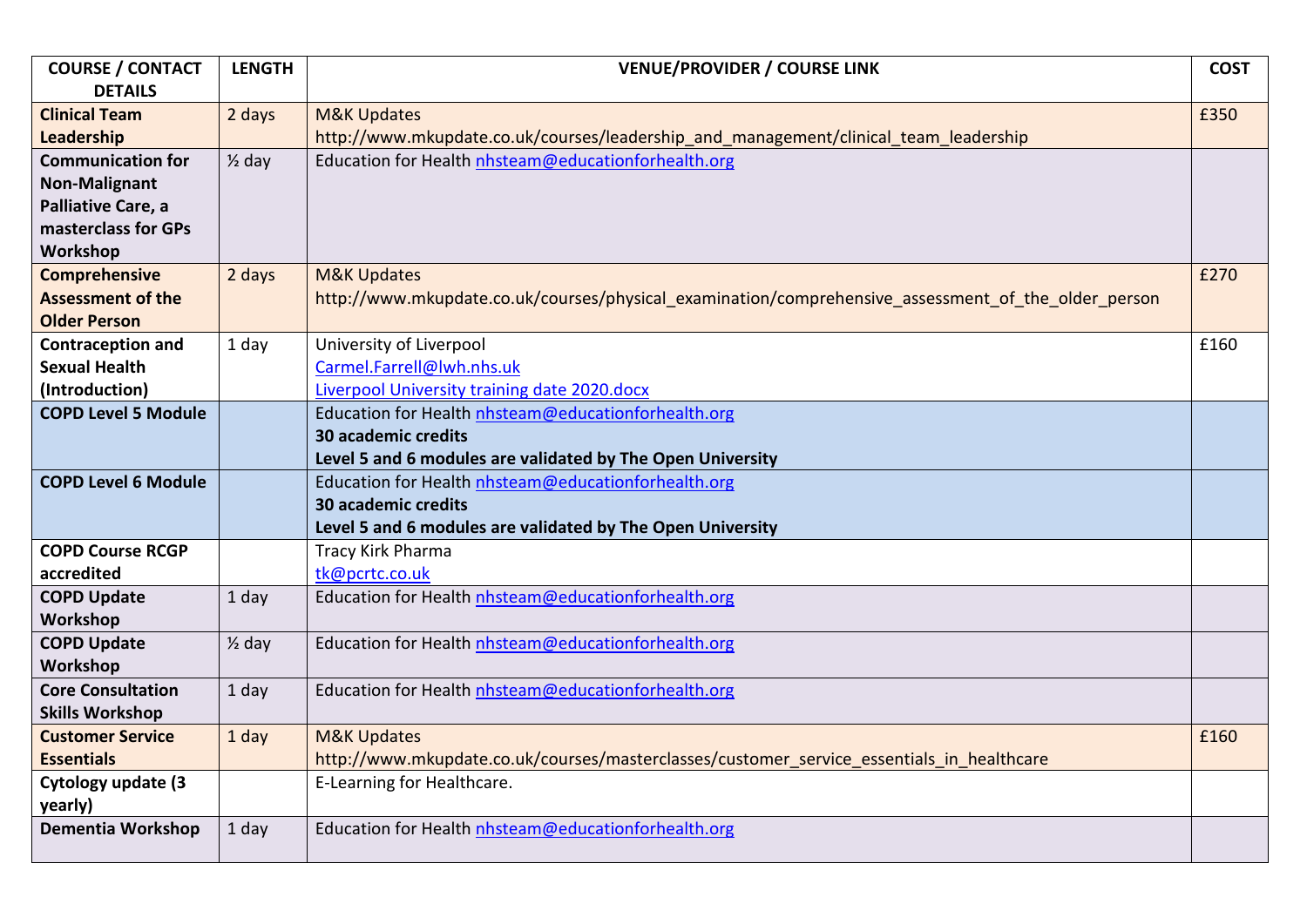| <b>COURSE / CONTACT</b>       | <b>LENGTH</b>     | <b>VENUE/PROVIDER / COURSE LINK</b>                                                    | <b>COST</b> |
|-------------------------------|-------------------|----------------------------------------------------------------------------------------|-------------|
| <b>DETAILS</b>                |                   |                                                                                        |             |
| Dementia (2 different         | $\frac{1}{2}$ day | Education for Health nhsteam@educationforhealth.org                                    |             |
| options) Workshop             |                   |                                                                                        |             |
| <b>Diabetes Level 5</b>       |                   | Education for Health nhsteam@educationforhealth.org                                    |             |
| <b>Module</b>                 |                   | 30 academic credits Level 5 and 6 modules are validated by The Open University         |             |
| <b>Diabetes Level 6</b>       |                   | Education for Health nhsteam@educationforhealth.org                                    |             |
| <b>Module</b>                 |                   | 30 academic credits Level 5 and 6 modules are validated by The Open University         |             |
| <b>Diabetes</b>               |                   | <b>Warwick University</b>                                                              |             |
|                               |                   | https://warwick.ac.uk/fac/sci/med/study/cpd/diabetes                                   |             |
| <b>Diabetes</b>               | 1 day             | University of Liverpool                                                                | £160        |
| (Introduction)                |                   | Carmel.Farrell@lwh.nhs.uk                                                              |             |
|                               |                   | Liverpool University training date 2020.docx                                           |             |
| <b>Diabetes Primary</b>       |                   | Tracy Kirk Pharma                                                                      |             |
| <b>Care Management</b>        |                   | tk@pcrtc.co.uk                                                                         |             |
| <b>DFSRH Course of 5</b>      | Full day          | University of Liverpool                                                                | £260        |
|                               | then PT           | Carmel Farrell Carmel.Farrell@lwh.nhs.uk                                               |             |
|                               |                   | Liverpool University training date 2020.docx                                           |             |
| <b>Ear Care Foundation</b>    | 1 day             | <b>East Cheshire NHS Trust</b>                                                         | £165        |
| <b>Course</b>                 |                   | alisonlomas@nhs.net                                                                    |             |
|                               |                   | http://www.eastcheshire.nhs.uk/clinical-courses/ear-care-foundation-course.htm         |             |
| <b>Ear Care Update</b>        | $\frac{1}{2}$ day | <b>East Cheshire NHS Trust</b>                                                         | f65/p       |
|                               |                   | alisonlomas@nhs.net                                                                    | £1040       |
|                               |                   | http://www.eastcheshire.nhs.uk/clinical-courses/ear-care-update-course.htm             | course      |
| <b>Ear Care Workshop</b>      | 1 day             | <b>M&amp;K Updates</b>                                                                 | £170        |
|                               |                   | http://www.mkupdate.co.uk/courses/primary_care/ear_care_workshop_for_registered_nurses |             |
| <b>ECG Workshop</b>           | 2 days            | <b>M&amp;K Updates</b>                                                                 | £270        |
|                               |                   | http://www.mkupdate.co.uk/courses/cardiac and medical/the ecg workshop                 |             |
| <b>Enhancing Diabetes</b>     | 1 day             | Education for Health nhsteam@educationforhealth.org                                    |             |
| <b>Care Workshop</b>          |                   |                                                                                        |             |
| <b>Essentials of Allergic</b> | 1 day             | Education for Health nhsteam@educationforhealth.org                                    |             |
| <b>Rhinitis Workshop</b>      |                   |                                                                                        |             |
| <b>Essentials of Asthma</b>   | 1 day             | Education for Health nhsteam@educationforhealth.org                                    |             |
| Workshop                      |                   |                                                                                        |             |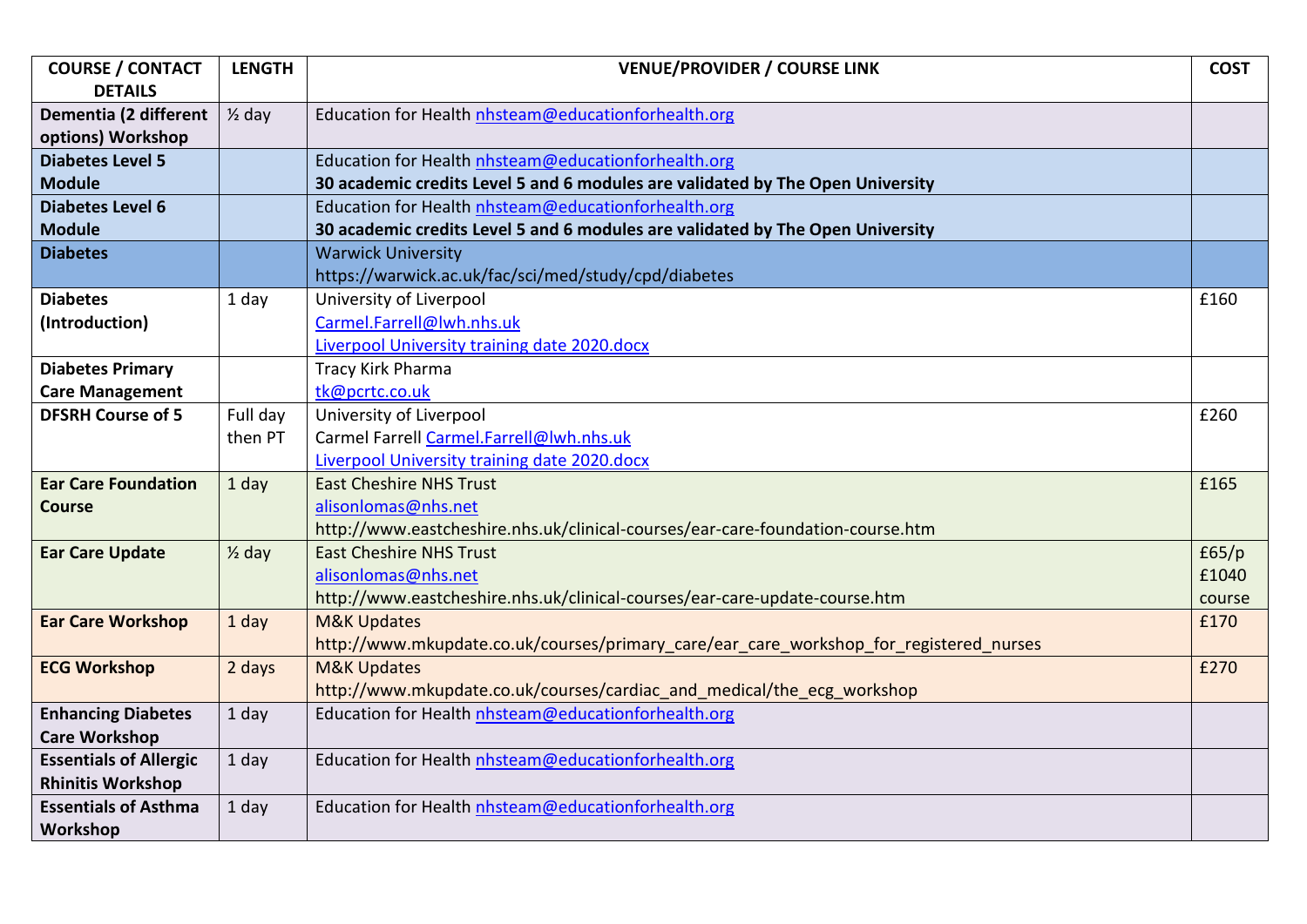| <b>COURSE / CONTACT</b>       | <b>LENGTH</b> | <b>VENUE/PROVIDER / COURSE LINK</b>                                                                          | <b>COST</b> |
|-------------------------------|---------------|--------------------------------------------------------------------------------------------------------------|-------------|
| <b>DETAILS</b>                |               |                                                                                                              |             |
| <b>Essentials of COPD</b>     | 1 day         | Education for Health nhsteam@educationforhealth.org                                                          |             |
| Workshop                      |               |                                                                                                              |             |
| <b>Essentials of Diabetes</b> | 1 day         | Education for Health nhsteam@educationforhealth.org                                                          |             |
| for Primary Care              |               |                                                                                                              |             |
| Workshop                      |               |                                                                                                              |             |
| <b>Ethical Issues in</b>      |               | Education for Health nhsteam@educationforhealth.org                                                          |             |
| <b>Respiratory Practice</b>   |               | 15 academic credits Level 7 modules are validated by The University of Hertfordshire and study days are in   |             |
|                               |               | <b>Warwick</b>                                                                                               |             |
| <b>Evidenced Based</b>        |               | Education for Health nhsteam@educationforhealth.org                                                          |             |
| <b>Health Care Level 6</b>    |               | 30 academic credits Level 5 and 6 modules are validated by The Open University                               |             |
| <b>Module</b>                 |               |                                                                                                              |             |
| <b>Eye Emergencies</b>        | 1 day         | <b>M&amp;K Updates</b>                                                                                       | £160        |
|                               |               | http://www.mkupdate.co.uk/courses/urgent_and_emergency_care/eye_emergencies                                  |             |
| <b>Gynaecology</b>            | 2 days        | <b>M&amp;K Updates</b>                                                                                       | £260        |
| <b>Assessment &amp;</b>       |               | http://www.mkupdate.co.uk/courses/primary_care/gynaecology_assessment_and_examination                        |             |
| <b>Examination</b>            |               |                                                                                                              |             |
| <b>Heart Failure Level 5</b>  |               | Education for Health nhsteam@educationforhealth.org                                                          |             |
| <b>Module</b>                 |               | 30 academic credits Level 5 and 6 modules are validated by The Open University                               |             |
| <b>Heart Failure Level 6</b>  |               | Education for Health nhsteam@educationforhealth.org                                                          |             |
| <b>Module</b>                 |               | 30 academic credits Level 5 and 6 modules are validated by The Open University                               |             |
| <b>Heart Failure Level 7</b>  |               | Education for Health nhsteam@educationforhealth.org                                                          |             |
| <b>Module</b>                 |               | 15 academic credits Level 7 modules are validated by The University of Hertfordshire & the study days are in |             |
|                               |               | <b>Warwick</b>                                                                                               |             |
| <b>Heart Failure</b>          |               | <b>M&amp;K Updates</b>                                                                                       |             |
|                               |               | http://www.mkupdate.co.uk/courses/primary_care/heart_failure                                                 |             |
| <b>Heart &amp; Lung</b>       | 2 days        | <b>M&amp;K Updates</b>                                                                                       | £270        |
| <b>Assessment</b>             |               | http://www.mkupdate.co.uk/courses/physical examination/heart and lung assessment masterclass                 |             |
| <b>Masterclass</b>            |               |                                                                                                              |             |
| <b>Homecare and the</b>       | 1 day         | Education for Health nhsteam@educationforhealth.org                                                          |             |
| <b>COPD Patient</b>           |               |                                                                                                              |             |
| Workshop                      |               |                                                                                                              |             |
| <b>Hypertension in</b>        | 1 day         | Education for Health nhsteam@educationforhealth.org                                                          |             |
| <b>Practice Workshop</b>      |               |                                                                                                              |             |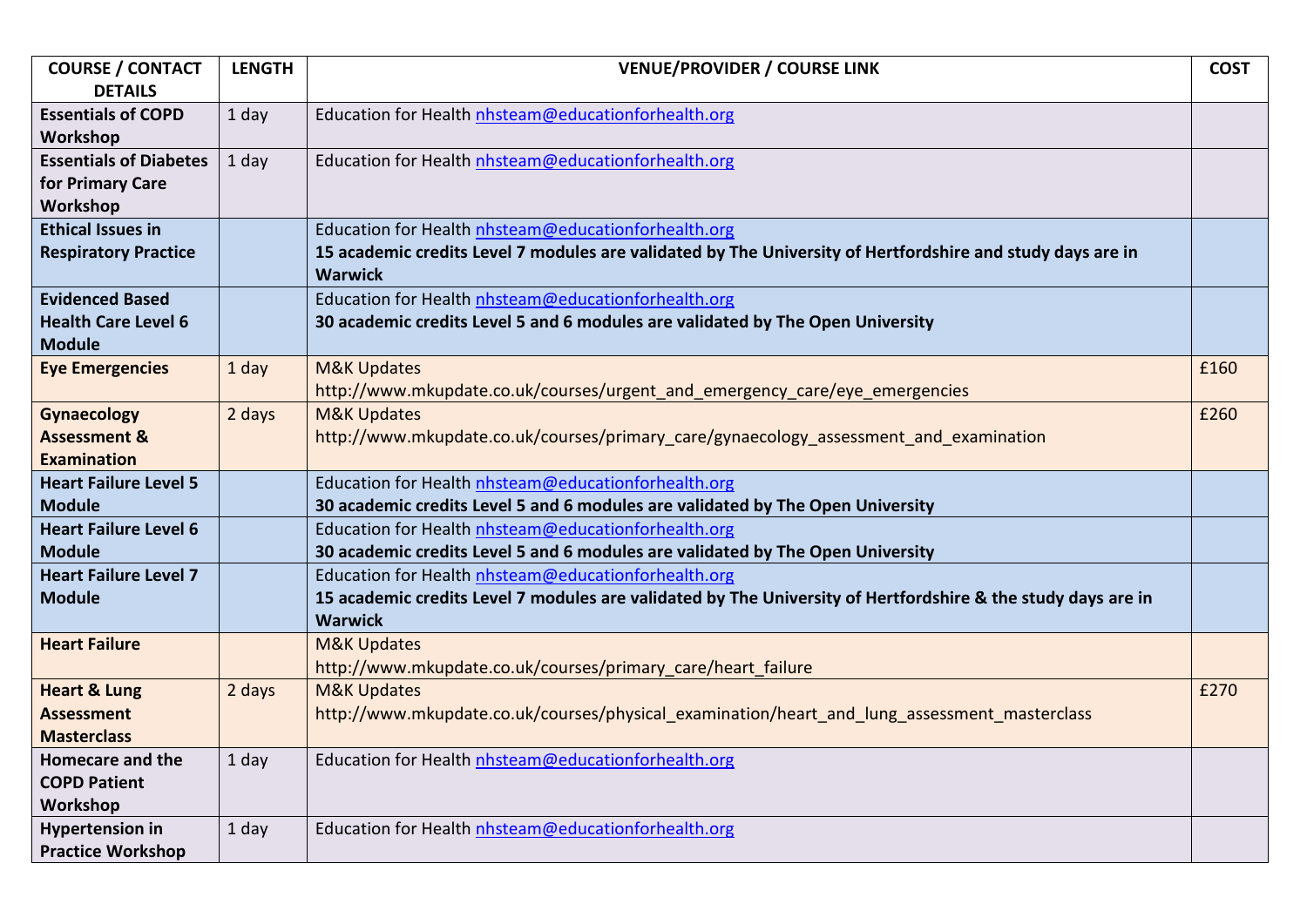| <b>COURSE / CONTACT</b>    | <b>LENGTH</b>     | <b>VENUE/PROVIDER / COURSE LINK</b>                                                                       | <b>COST</b> |
|----------------------------|-------------------|-----------------------------------------------------------------------------------------------------------|-------------|
| <b>DETAILS</b>             |                   |                                                                                                           |             |
| <b>Immunisation</b>        | 2 days            | University of Liverpool                                                                                   | £160        |
| <b>Foundation Course</b>   |                   | Carmel.Farrell@lwh.nhs.uk                                                                                 |             |
| for HCA                    |                   | Liverpool University training date 2020.docx                                                              |             |
| <b>Immunisation</b>        | $1$ day +         | <b>East Cheshire NHS Trust</b>                                                                            | Web         |
| <b>Foundation</b>          | workboo           | alisonlomas@nhs.net                                                                                       | f110/p      |
|                            | k                 | http://www.eastcheshire.nhs.uk/clinical-courses/immunisation-foundation-course-registered-nurses.htm      | erson.      |
|                            |                   |                                                                                                           | £2200       |
|                            |                   |                                                                                                           | course      |
| <b>Immunisation Update</b> | 1 day             | <b>East Cheshire NHS Trust</b>                                                                            | Web         |
|                            |                   | alisonlomas@nhs.net                                                                                       | £90/pe      |
|                            |                   | http://www.eastcheshire.nhs.uk/clinical-courses/immunisation-update-course-registered-nurses.htm          | rson.       |
|                            |                   |                                                                                                           | £1800       |
|                            |                   |                                                                                                           | course      |
| <b>Immunisation Update</b> | $\frac{1}{2}$ day | <b>East Cheshire NHS Trust</b>                                                                            | f40/p       |
|                            |                   | alisonlomas@nhs.nethttp://www.eastcheshire.nhs.uk/clinical-courses/immunisation-update-course-registered- | £800/c      |
|                            |                   | nurses.htm                                                                                                | ourse       |
| <b>Immunisation</b>        | 2 days            | <b>East Cheshire NHS Trust</b>                                                                            | Web         |
| <b>Foundation HCA</b>      |                   | alisonlomas@nhs.net                                                                                       | f165/p      |
|                            |                   | http://www.eastcheshire.nhs.uk/clinical-courses/immunisation-foundation-course-hcas.htm                   | erson       |
| <b>Immunisation Update</b> | 1 day             | <b>East Cheshire NHS Trust</b>                                                                            | Web         |
| <b>HCA</b>                 |                   | alisonlomas@nhs.net                                                                                       | £90/p.      |
|                            |                   | http://www.eastcheshire.nhs.uk/clinical-courses/immunisation-update-course-hcas.htm                       | £1800       |
|                            |                   |                                                                                                           | course      |
| <b>Immunisation</b>        | 2 days            | <b>M&amp;K Updates</b>                                                                                    | £290        |
| <b>Training</b>            |                   | http://www.mkupdate.co.uk/courses/primary care/immunisation training for nurses                           |             |
| <b>Immunisation Update</b> |                   | E-Learning for Healthcare. https://www.e-lfh.org.uk/programmes/immunisation/                              |             |
| (Annual)                   |                   |                                                                                                           |             |
| <b>Immunisation Update</b> | $\frac{1}{2}$ day | University of Liverpool                                                                                   | £65         |
| <b>Nurses &amp;</b>        |                   | Carmel.Farrell@lwh.nhs.uk                                                                                 |             |
| <b>HCA(Annual)</b>         |                   | Liverpool University training date 2020.docx                                                              |             |
| <b>Improving Inhaler</b>   | 1 day             | Education for Health nhsteam@educationforhealth.org                                                       |             |
| <b>Technique Workshop</b>  |                   |                                                                                                           |             |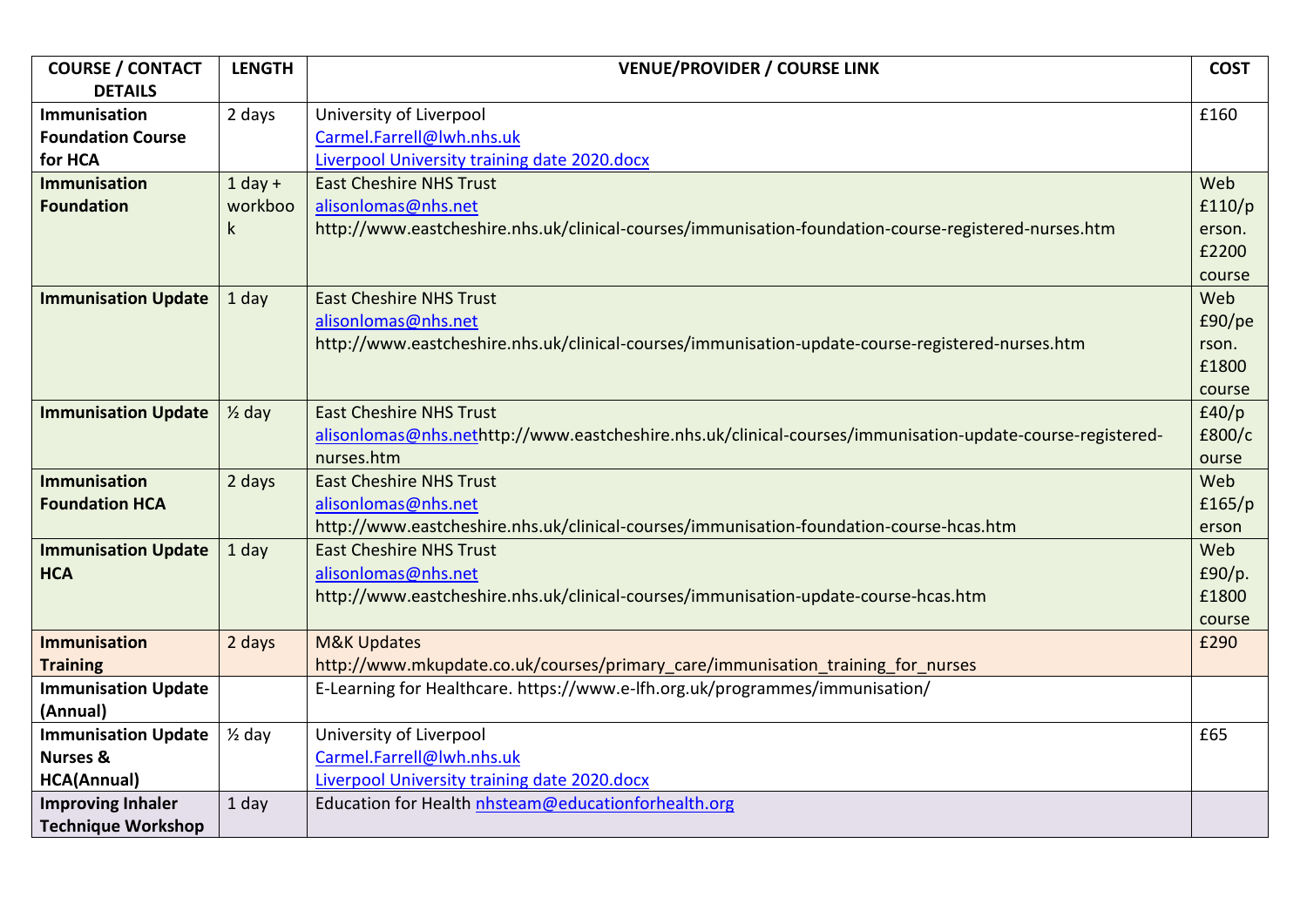| <b>COURSE / CONTACT</b>         | <b>LENGTH</b>     | <b>VENUE/PROVIDER / COURSE LINK</b>                                                                          | <b>COST</b> |
|---------------------------------|-------------------|--------------------------------------------------------------------------------------------------------------|-------------|
| <b>DETAILS</b>                  |                   |                                                                                                              |             |
| <b>Improving Inhaler</b>        | $\frac{1}{2}$ day | Education for Health nhsteam@educationforhealth.org                                                          |             |
| Technique (1/2 day)             |                   |                                                                                                              |             |
| Workshop                        |                   |                                                                                                              |             |
| <b>Improving Quality of</b>     | $\frac{1}{2}$ day | Education for Health nhsteam@educationforhealth.org                                                          |             |
| <b>Life for Patients with</b>   |                   |                                                                                                              |             |
| <b>Joint Pains Workshop</b>     |                   |                                                                                                              |             |
| <b>Infection Prevention</b>     | 1 day             | <b>M&amp;K Updates</b>                                                                                       | £160        |
| & Control                       |                   | http://www.mkupdate.co.uk/courses/primary_care/infection_prevention_and_control_in_general_practice          |             |
| <b>Injured &amp; Sick Child</b> | 2 days            | <b>M&amp;K Updates</b>                                                                                       | £270        |
|                                 |                   | http://www.mkupdate.co.uk/courses/urgent_and_emergency_care/the_injured_and_the_sick_child                   |             |
| <b>Interstitial Lung</b>        |                   | Education for Health nhsteam@educationforhealth.org                                                          |             |
| Disease (ILD) Level 7           |                   | 15 academic credits Level 7 modules are validated by The University of Hertfordshire & the study days are in |             |
| <b>Module</b>                   |                   | <b>Warwick</b>                                                                                               |             |
| <b>Interstitial Lung</b>        | 1 day             | Education for Health nhsteam@educationforhealth.org                                                          |             |
| Disease (ILD)                   |                   |                                                                                                              |             |
| Workshop                        |                   |                                                                                                              |             |
| <b>Introduction to</b>          | 1 day             | Education for Health nhsteam@educationforhealth.org                                                          |             |
| <b>Diabetes Workshop</b>        |                   |                                                                                                              |             |
| <b>Introduction to Heart</b>    | 1 day             | Education for Health nhsteam@educationforhealth.org                                                          |             |
| <b>Failure Workshop</b>         |                   |                                                                                                              |             |
| "Introduction to Self           | 1 day             | Education for Health nhsteam@educationforhealth.org                                                          |             |
| <b>Management and</b>           |                   |                                                                                                              |             |
| <b>Health Behaviour</b>         |                   |                                                                                                              |             |
| <b>Change Workshop"</b>         |                   |                                                                                                              |             |
| <b>Kissing it Better</b>        | 1 day             | Education for Health nhsteam@educationforhealth.org                                                          |             |
| Workshop                        |                   |                                                                                                              |             |
| <b>Kissing it Better</b>        | $\frac{1}{2}$ day | Education for Health nhsteam@educationforhealth.org                                                          |             |
| Workshop                        |                   |                                                                                                              |             |
| <b>Leadership Level 6</b>       |                   | Education for Health nhsteam@educationforhealth.org                                                          |             |
| <b>Module</b>                   |                   | 30 academic credits Level 5 and 6 modules are validated by The Open University                               |             |
| <b>Leadership in Primary</b>    | 1 day             | Education for Health nhsteam@educationforhealth.org                                                          |             |
| <b>Care Workshop</b>            |                   |                                                                                                              |             |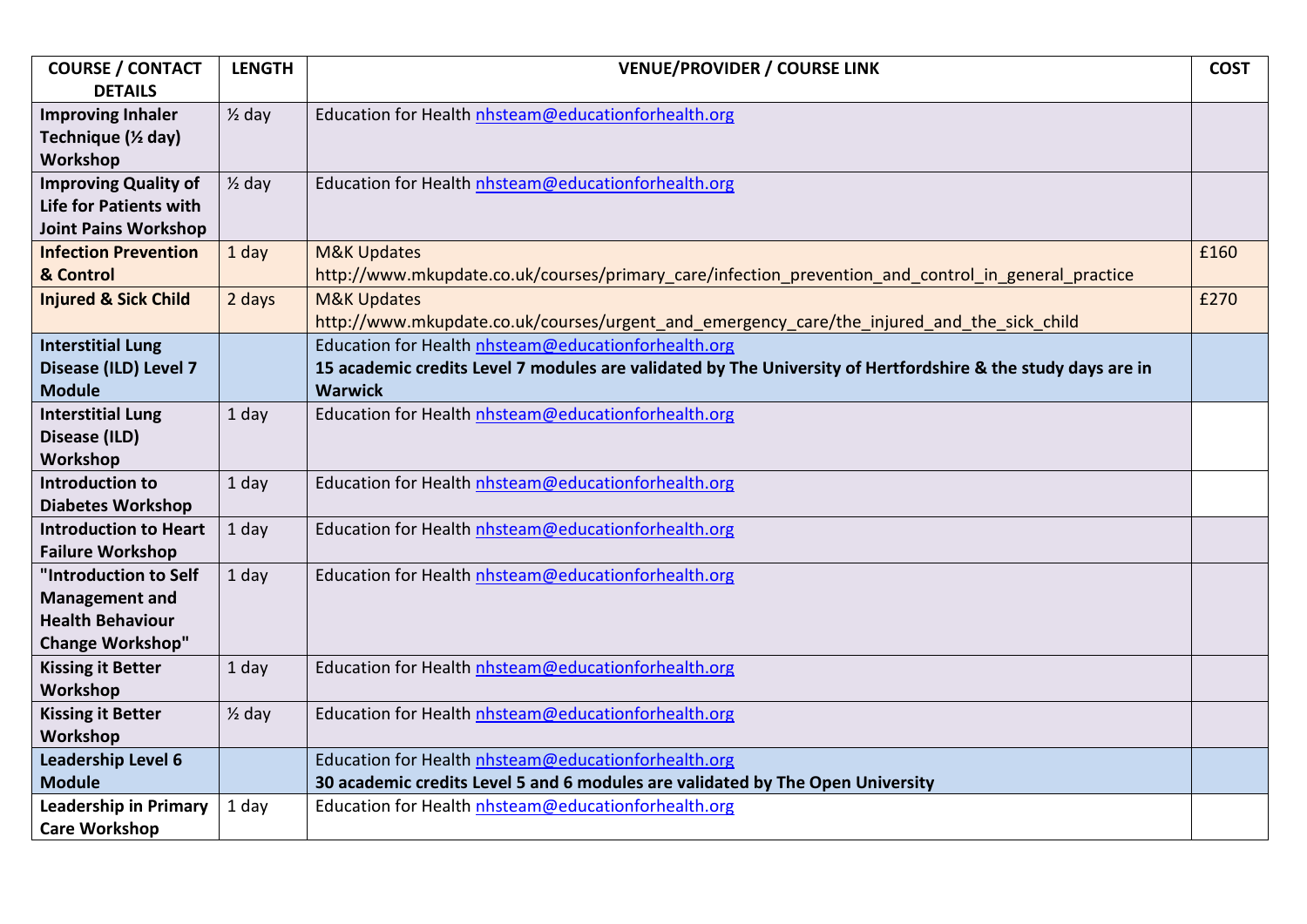| <b>COURSE / CONTACT</b>        | <b>LENGTH</b> | <b>VENUE/PROVIDER / COURSE LINK</b>                                                                        | <b>COST</b> |
|--------------------------------|---------------|------------------------------------------------------------------------------------------------------------|-------------|
| <b>DETAILS</b>                 |               |                                                                                                            |             |
| <b>Menopause</b>               | 1 day         | University of Liverpool                                                                                    | £160        |
| (Introduction)                 |               | Carmel.Farrell@lwh.nhs.uk                                                                                  |             |
|                                |               | Liverpool University training date 2020.docx                                                               |             |
| <b>Mental Capacity Act</b>     | 1 day         | <b>M&amp;K Updates</b>                                                                                     | £175        |
| (Understanding)                |               | http://www.mkupdate.co.uk/courses/mandatory training/understanding the mental capacity act                 |             |
| <b>Minor Illness</b>           | 3 days        | <b>M&amp;K Updates</b>                                                                                     | £450        |
|                                |               | http://www.mkupdate.co.uk/courses/urgent_and_emergency_care/minor_illness                                  |             |
| <b>Minor Illness in</b>        | 3 days        | <b>M&amp;K Updates</b>                                                                                     | Free        |
| <b>Young People</b>            |               | http://www.mkupdate.co.uk/courses/urgent_and_emergency_care/minor_illness_in_young_people                  |             |
| <b>Minor Surgery</b>           | 1 day         | <b>M&amp;K Updates</b>                                                                                     | £375        |
|                                |               | http://www.mkupdate.co.uk/courses/primary_care/minor_surgery_course                                        |             |
| <b>Non Malignant</b>           |               | Education for Health nhsteam@educationforhealth.org                                                        |             |
| <b>Palliative Care Level 6</b> |               | 30 academic credits Level 5 and 6 modules are validated by The Open University                             |             |
| <b>Module</b>                  |               |                                                                                                            |             |
| <b>Non Malignant</b>           | 1 day         | Education for Health nhsteam@educationforhealth.org                                                        |             |
| <b>Palliative Care</b>         |               |                                                                                                            |             |
| Workshop                       |               |                                                                                                            |             |
| <b>Non-Invasive</b>            | 1 day         | Education for Health nhsteam@educationforhealth.org                                                        |             |
| <b>Ventilation (NIV)</b>       |               |                                                                                                            |             |
| Workshop                       |               |                                                                                                            |             |
| <b>Non-Invasive</b>            |               | Education for Health nhsteam@educationforhealth.org                                                        |             |
| <b>Ventilation &amp;</b>       |               | 30 academic credits Level 7 modules are validated by The University of Hertfordshire and study days are in |             |
| <b>Respiratory Failure</b>     |               | <b>Warwick</b>                                                                                             |             |
| <b>Level 7 Module</b>          |               |                                                                                                            |             |
| <b>Non-Medical</b>             |               | <b>Chester University</b>                                                                                  |             |
| <b>Prescribing</b>             |               | https://www1.chester.ac.uk/study/short/non-medical-prescribing/201903                                      |             |
| <b>Optimising Asthma</b>       |               | Education for Health nhsteam@educationforhealth.org                                                        |             |
| <b>Management Level 7</b>      |               | 30 academic credits Level 7 modules are validated by The University of Hertfordshire and study days are in |             |
| <b>Module</b>                  |               | <b>Warwick</b>                                                                                             |             |
| <b>Optimising the</b>          |               | Education for Health nhsteam@educationforhealth.org                                                        |             |
| management of                  |               | 30 academic credits Level 7 modules are validated by The University of Hertfordshire and study days are in |             |
| <b>COPD</b>                    |               | <b>Warwick</b>                                                                                             |             |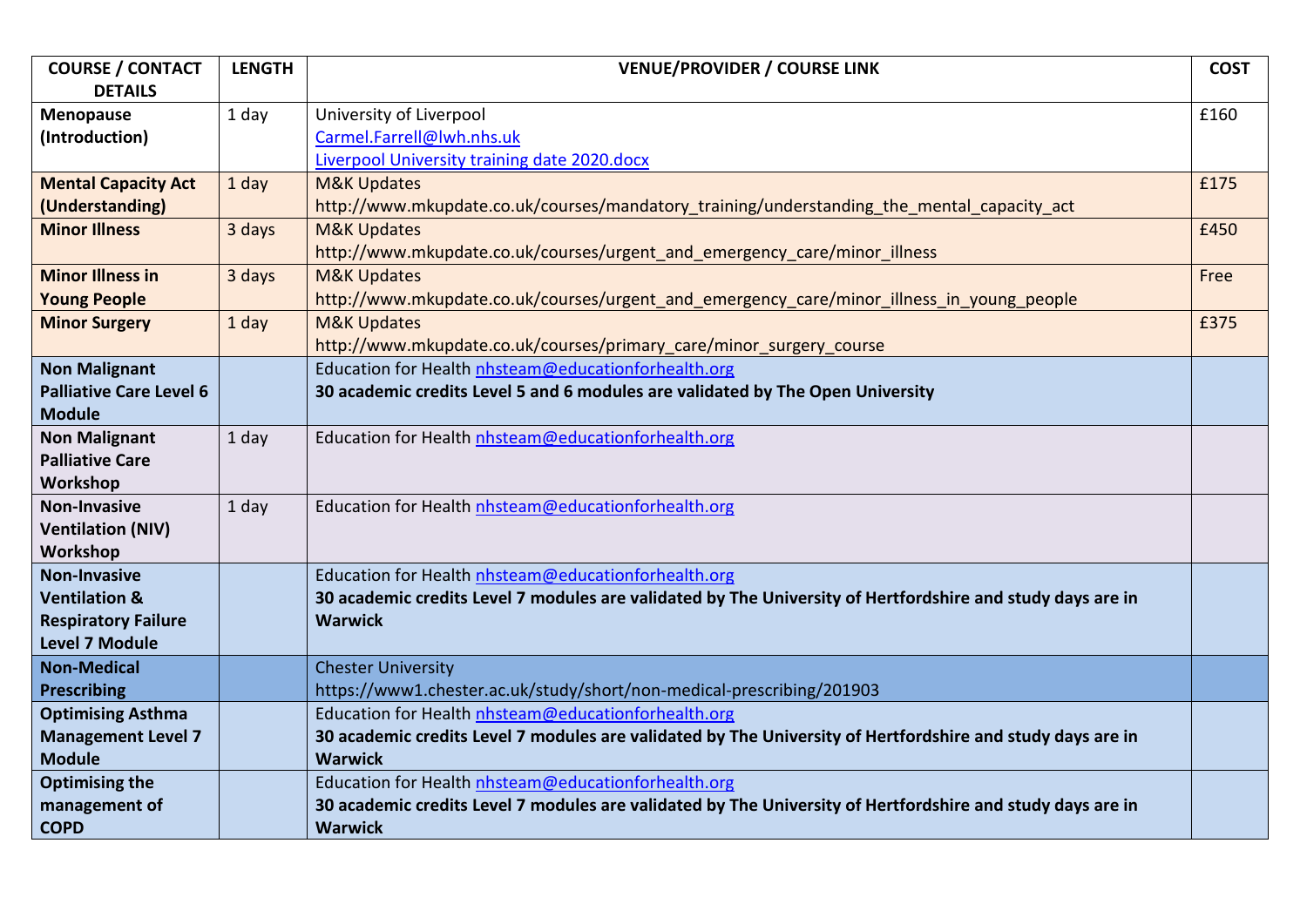| <b>COURSE / CONTACT</b>       | <b>LENGTH</b> | <b>VENUE/PROVIDER / COURSE LINK</b>                                                                        | <b>COST</b> |
|-------------------------------|---------------|------------------------------------------------------------------------------------------------------------|-------------|
| <b>DETAILS</b>                |               |                                                                                                            |             |
| <b>Paediatric Asthma</b>      | 1 day         | Education for Health nhsteam@educationforhealth.org                                                        |             |
| Workshop                      |               |                                                                                                            |             |
| <b>Performing Level 5</b>     |               | Education for Health nhsteam@educationforhealth.org                                                        |             |
| <b>Module</b>                 |               | 30 academic credits Level 5 and 6 modules are validated by The Open University                             |             |
| <b>Personalised Care for</b>  |               | Education for Health nhsteam@educationforhealth.org                                                        |             |
| <b>Long Term Conditions</b>   |               | 15 academic credits Level 5 and 6 modules are validated by The Open University                             |             |
| <b>Level 6 Module</b>         |               |                                                                                                            |             |
| Phlebotomy                    | 1 day         | <b>M&amp;K Updates</b>                                                                                     | £170        |
|                               |               | http://www.mkupdate.co.uk/courses/venous and arterial access/phlebotomy venepuncture                       |             |
| <b>Practice Nurse</b>         | 3 days        | Practicenursing.co.uk                                                                                      | £750        |
| <b>Training RCN</b>           |               |                                                                                                            |             |
| accredited                    |               |                                                                                                            |             |
| <b>Professional Clinical</b>  |               | Education for Health nhsteam@educationforhealth.org                                                        |             |
| <b>Practice for General</b>   |               | 60 academic credits Level 5 and 6 modules are validated by The Open University                             |             |
| <b>Practice Nursing Level</b> |               |                                                                                                            |             |
| <b>6 Module</b>               |               |                                                                                                            |             |
| <b>Professional Clinical</b>  |               | Education for Health nhsteam@educationforhealth.org                                                        |             |
| <b>Practice for General</b>   |               | 60 academic credits Level 5 and 6 modules are validated by The Open University                             |             |
| <b>Practice Nursing</b>       |               |                                                                                                            |             |
| <b>Graduate Certificate</b>   |               |                                                                                                            |             |
| <b>Principles of Non-</b>     |               | Education for Health nhsteam@educationforhealth.org                                                        |             |
| <b>Malignant Palliative</b>   |               | 15 academic credits Level 7 modules are validated by The University of Hertfordshire and study days are in |             |
| & End of Life Care            |               | <b>Warwick</b>                                                                                             |             |
| <b>Level 7 Module</b>         |               |                                                                                                            |             |
| <b>Putting Prevention</b>     | 1 day         | Education for Health nhsteam@educationforhealth.org                                                        |             |
| <b>First Workshop</b>         |               |                                                                                                            |             |
| <b>Research Applied to</b>    |               | Education for Health nhsteam@educationforhealth.org                                                        |             |
| <b>Respiratory Practice</b>   |               | 15 academic credits Level 7 modules are validated by The University of Hertfordshire and study days are in |             |
| <b>Level 7 Module</b>         |               | <b>Warwick</b>                                                                                             |             |
| <b>Reading and</b>            | 1 day         | Education for Health nhsteam@educationforhealth.org                                                        |             |
| <b>Understanding</b>          |               |                                                                                                            |             |
| <b>Research Papers</b>        |               |                                                                                                            |             |
| Workshop                      |               |                                                                                                            |             |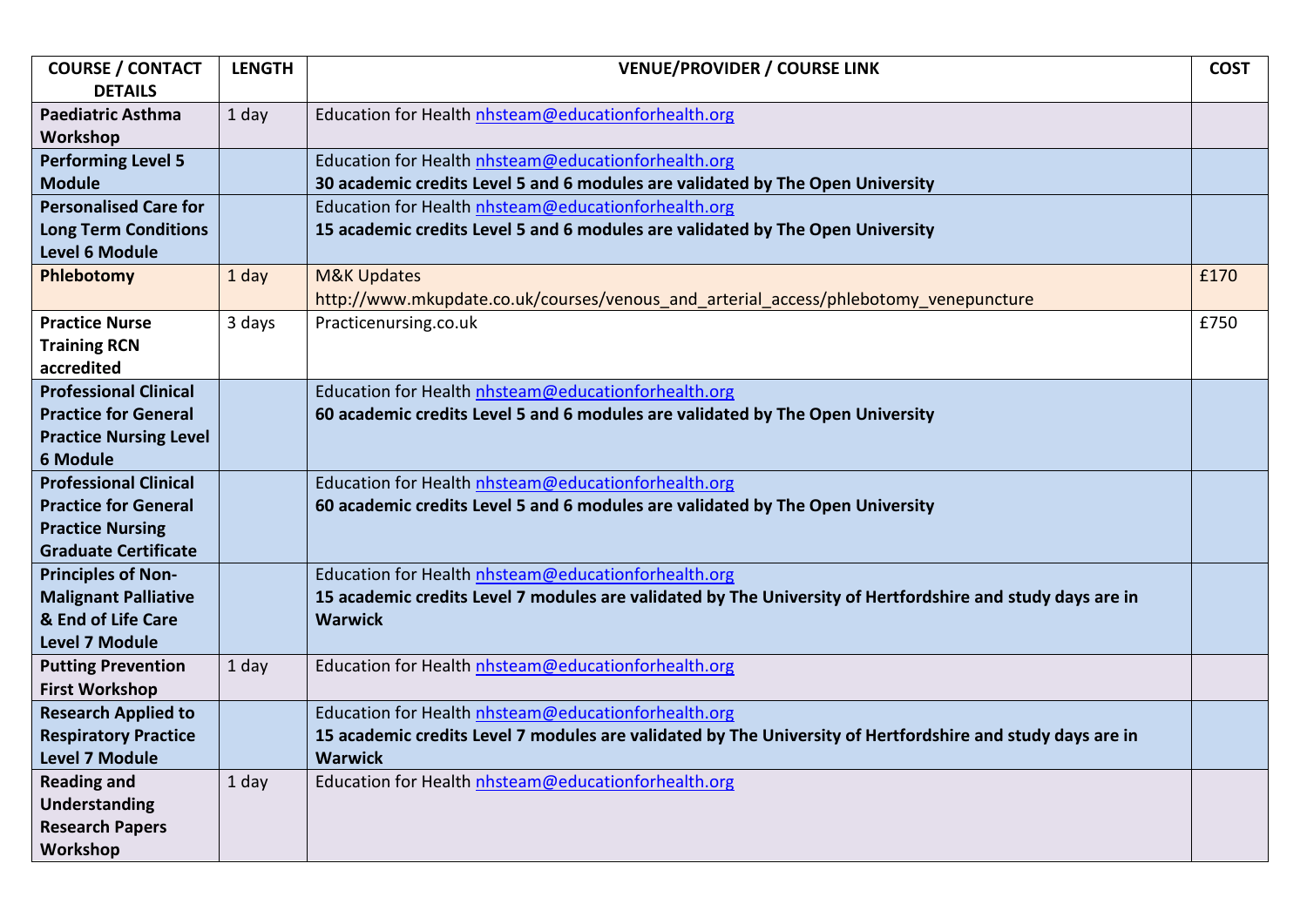| <b>COURSE / CONTACT</b>     | <b>LENGTH</b> | <b>VENUE/PROVIDER / COURSE LINK</b>                                                                        | <b>COST</b> |
|-----------------------------|---------------|------------------------------------------------------------------------------------------------------------|-------------|
| <b>DETAILS</b>              |               |                                                                                                            |             |
| <b>Recognising the</b>      | 1 day         | <b>M&amp;K Updates</b>                                                                                     | £160        |
| <b>Septic Patient</b>       |               | http://www.mkupdate.co.uk/courses/physical examination/recognising the septic patient                      |             |
| <b>Reducing the Risk of</b> |               | Education for Health nhsteam@educationforhealth.org                                                        |             |
| <b>Long Term Conditions</b> |               | 30 academic credits Level 5 and 6 modules are validated by The Open University                             |             |
| <b>Level 5 Module</b>       |               |                                                                                                            |             |
| <b>Reducing the Risk of</b> |               | Education for Health nhsteam@educationforhealth.org                                                        |             |
| <b>Long Term Conditions</b> |               | 30 academic credits Level 5 and 6 modules are validated by The Open University                             |             |
| <b>Level 6 Module</b>       |               |                                                                                                            |             |
| <b>Respiratory</b>          |               | Education for Health nhsteam@educationforhealth.org                                                        |             |
| <b>Assessment Level 7</b>   |               | 15 academic credits Level 7 modules are validated by The University of Hertfordshire and study days are in |             |
| <b>Module</b>               |               | <b>Warwick</b>                                                                                             |             |
| <b>Respiratory Asthma</b>   |               | Tracy Kirk Pharma                                                                                          |             |
| <b>Course RCGP</b>          |               | tk@pcrtc.co.uk                                                                                             |             |
| accredited                  |               |                                                                                                            |             |
| <b>Respiratory</b>          |               | Education for Health nhsteam@educationforhealth.org                                                        |             |
| <b>Diagnostics Level 7</b>  |               | 30 academic credits Level 7 modules are validated by The University of Hertfordshire and study days are in |             |
| <b>Module</b>               |               | <b>Warwick</b>                                                                                             |             |
| <b>Respiratory</b>          |               | Education for Health nhsteam@educationforhealth.org                                                        |             |
| <b>Examination Level 7</b>  |               | 15 academic credits Level 7 modules are validated by The University of Hertfordshire and study days are in |             |
| <b>Module</b>               |               | <b>Warwick</b>                                                                                             |             |
| <b>Respiratory Practice</b> |               | Education for Health nhsteam@educationforhealth.org                                                        |             |
| <b>Dissertation Level 7</b> |               | 45 academic credits Level 7 modules are validated by The University of Hertfordshire and study days are in |             |
| <b>Module</b>               |               | <b>Warwick</b>                                                                                             |             |
| <b>Root Cause Analysis</b>  | 1 day         | <b>M&amp;K Updates</b>                                                                                     | £199        |
|                             |               | http://www.mkupdate.co.uk/courses/leadership_and_management/root_cause_analysis                            |             |
| <b>Sexual Health Annual</b> | 1 day         | University of Liverpool                                                                                    | £165        |
| <b>Update</b>               |               | Carmel.Farrell@lwh.nhs.uk                                                                                  |             |
|                             |               | Liverpool University training date 2020.docx                                                               |             |
| <b>Smoking Cessation</b>    | 1 day         | Education for Health nhsteam@educationforhealth.org                                                        |             |
| Workshop                    |               |                                                                                                            |             |
| <b>Spirometry:</b>          |               | Education for Health nhsteam@educationforhealth.org                                                        |             |
| <b>Performing &amp;</b>     |               | 30 academic credits Level 5 and 6 modules are validated by The Open University                             |             |
| <b>Interpreting Quality</b> |               | (Full ARTP)                                                                                                |             |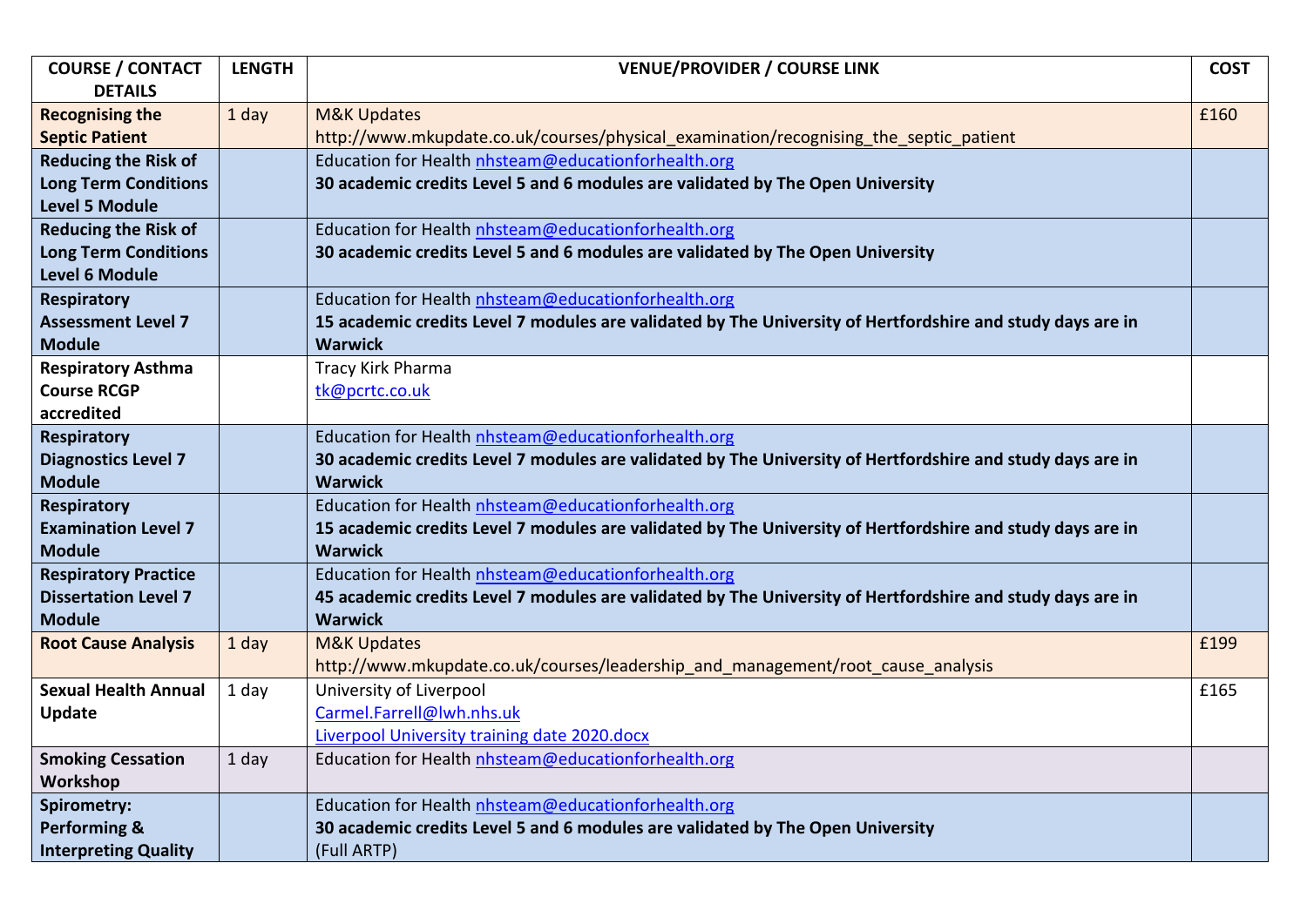| <b>COURSE / CONTACT</b>    | <b>LENGTH</b>  | <b>VENUE/PROVIDER / COURSE LINK</b>                                                 | <b>COST</b> |
|----------------------------|----------------|-------------------------------------------------------------------------------------|-------------|
| <b>DETAILS</b>             |                |                                                                                     |             |
| <b>Assured. Level 6</b>    |                |                                                                                     |             |
| <b>Module</b>              |                |                                                                                     |             |
| <b>Spirometry workshop</b> |                | <b>Education for Health</b>                                                         | £120        |
|                            |                | Victoria Gaffney-Lovett                                                             |             |
|                            |                | Mobile: +44(0)7985 214917                                                           |             |
|                            |                | Does not provide ARTP accreditation                                                 |             |
| <b>Spirometry workshop</b> |                | <b>Education for Health</b>                                                         | £120        |
| (HCA)                      |                | Victoria Gaffney-Lovett                                                             |             |
|                            |                | Mobile: +44(0)7985 214917                                                           |             |
|                            |                | <b>Covers performers only</b>                                                       |             |
| <b>Spirometry</b>          |                | <b>Education for Health</b>                                                         | £120        |
| (Interpretation only)      |                | Victoria Gaffney-Lovett                                                             |             |
| workshop                   |                | Mobile: +44(0)7985 214917                                                           |             |
|                            |                | For experienced professionals who interpret measurements                            |             |
| <b>Spirometry Module</b>   | $\overline{4}$ | <b>Education for Health</b>                                                         | £500        |
|                            | months.        | Victoria Gaffney-Lovett                                                             |             |
|                            | 1SD, 1         | Mobile: +44(0)7985 214917                                                           |             |
|                            | Assessm        | ARTP accreditation at Foundation Level for successful students. No academic credits |             |
|                            | ent day        |                                                                                     |             |
| <b>Spirometry Module</b>   | $\overline{4}$ | <b>Education for Health</b>                                                         | £605        |
|                            | months.        | Victoria Gaffney-Lovett                                                             |             |
|                            | 1SD, 1         | Mobile: +44(0)7985 214917                                                           |             |
|                            | Assessm        | ARTP accreditation at Foundation Level for successful students. 15 academic credits |             |
|                            | ent day        |                                                                                     |             |
| <b>Spirometry</b>          | 6              | <b>Education for Health</b>                                                         | £580        |
| Performing &               | months.        | Victoria Gaffney-Lovett                                                             |             |
| Interpretation             | 1SD, 1         | Mobile: +44(0)7985 214917                                                           |             |
| <b>Module</b>              | Assessm        | ARTP accreditation at Full Level. No academic credits                               |             |
|                            | ent day        |                                                                                     |             |
| <b>Spirometry</b>          | $6\phantom{1}$ | <b>Education for Health</b>                                                         | £810        |
| <b>Performing &amp;</b>    | months.        | Victoria Gaffney-Lovett                                                             |             |
| Interpretation             | 1SD, 1         | Mobile: +44(0)7985 214917                                                           |             |
| <b>Module</b>              |                | <b>ARTP accreditation at Full Level. 30 academic credits</b>                        |             |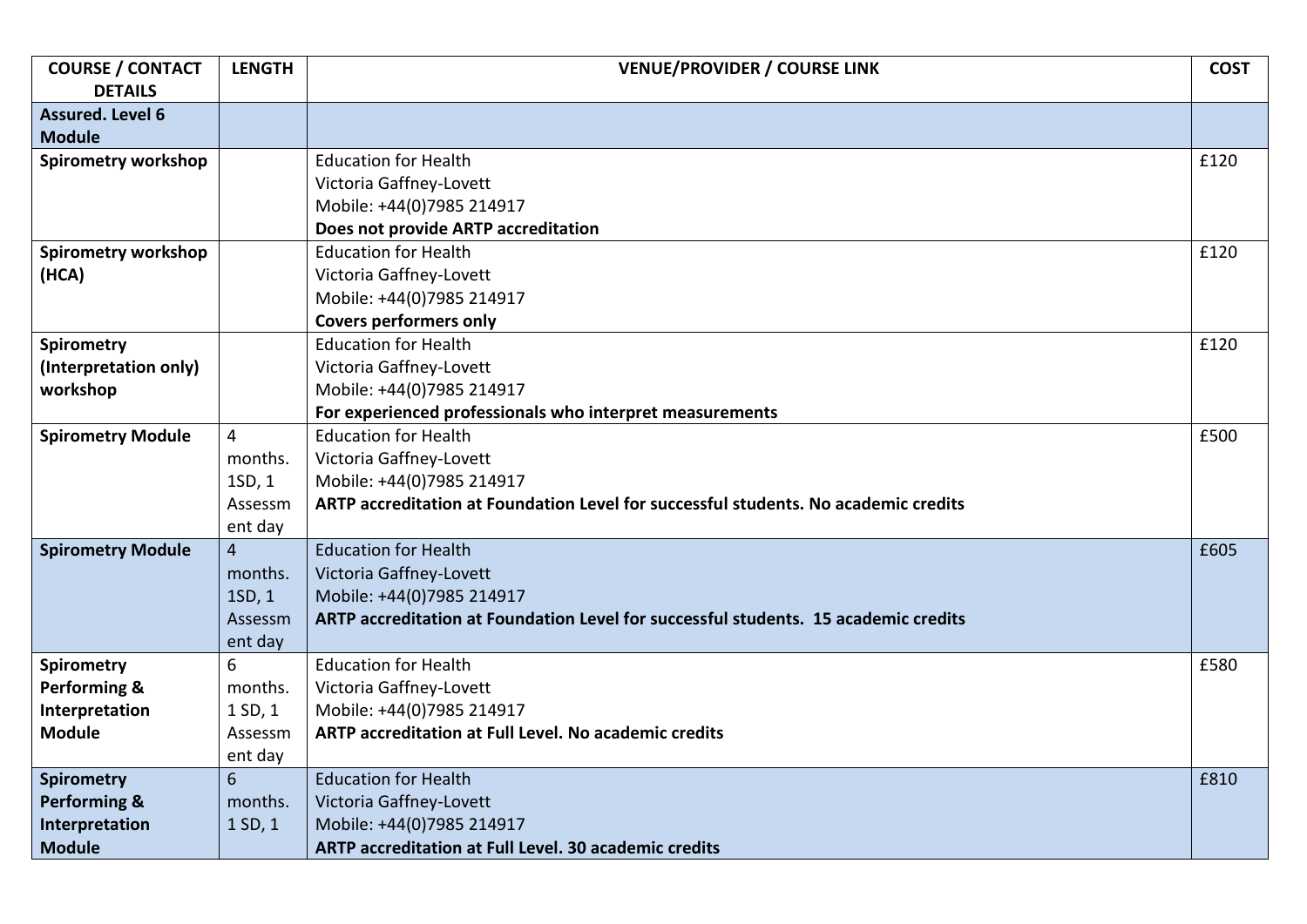| <b>COURSE / CONTACT</b>      | <b>LENGTH</b> | <b>VENUE/PROVIDER / COURSE LINK</b>                                                         | <b>COST</b> |
|------------------------------|---------------|---------------------------------------------------------------------------------------------|-------------|
| <b>DETAILS</b>               |               |                                                                                             |             |
|                              | Assessm       |                                                                                             |             |
|                              | ent day       |                                                                                             |             |
| <b>Spirometry</b>            | 1 day         | <b>M&amp;K Updates</b>                                                                      | £160        |
| (Understanding)              |               | http://www.mkupdate.co.uk/courses/primary_care/understanding_spirometry                     |             |
| <b>Spirometry</b>            | 1 day         | Education for Health nhsteam@educationforhealth.org                                         |             |
| Workshop                     |               |                                                                                             |             |
| <b>Spirometry for HCAs</b>   | 1 day         | Education for Health nhsteam@educationforhealth.org                                         |             |
| <b>Stroke Workshop</b>       | 1 day         | Education for Health nhsteam@educationforhealth.org                                         |             |
| <b>Tackling CVD Risk</b>     | 1 day         | Education for Health nhsteam@educationforhealth.org                                         |             |
| Workshop                     |               |                                                                                             |             |
| <b>Teaching and Training</b> | 2 days        | <b>M&amp;K Updates</b>                                                                      | £270        |
| <b>Skills</b>                |               | http://www.mkupdate.co.uk/courses/leadership_and_management/teaching_and_training_skills    |             |
| <b>Travel Health</b>         | 2 days        | <b>M&amp;K Updates</b>                                                                      | £270        |
|                              |               | http://www.mkupdate.co.uk/courses/urgent_and_emergency_care/the_injured_and_the_sick_child  |             |
| <b>Travel Health</b>         | 2 days        | Immunisation Training Solutions. info@immunisationtrainingsolutions.co.uk                   | £250        |
| <b>Foundation Course</b>     |               |                                                                                             |             |
| <b>Understanding</b>         | 2 days        | <b>M&amp;K Updates</b>                                                                      | £270        |
| <b>Mental Health</b>         |               | https://www.mkupdate.co.uk/courses/primary care/understanding mental health in primary care |             |
| <b>Vaccination &amp;</b>     | 2 days        | University of Liverpool                                                                     | £260        |
| Immunisation                 |               | Carmel.Farrell@lwh.nhs.uk                                                                   |             |
| <b>Foundation Course</b>     |               | Liverpool University training date 2020.docx                                                |             |
| for RNs                      |               |                                                                                             |             |
| Venepuncture                 |               | <b>East Cheshire NHS Trust</b>                                                              | Web         |
|                              |               | Tel: 07825103911                                                                            | E70/pe      |
|                              |               | Email: alisonlomas@nhs.net                                                                  | rson.       |
|                              |               | http://www.eastcheshire.nhs.uk/clinical-courses/venepuncture.htm                            | £1120       |
|                              |               |                                                                                             | course      |
| <b>Weight Management</b>     | 1 day         | Education for Health nhsteam@educationforhealth.org                                         |             |
| Workshop                     |               |                                                                                             |             |
| <b>Wound Care</b>            | 1 day         | <b>East Cheshire NHS Trust</b>                                                              | £80         |
|                              |               | Tel: 07825103911                                                                            | £1600       |
|                              |               | Email: alisonlomas@nhs.net                                                                  | course      |
|                              |               | http://www.eastcheshire.nhs.uk/clinical-courses/basic-wound-care.htm                        |             |